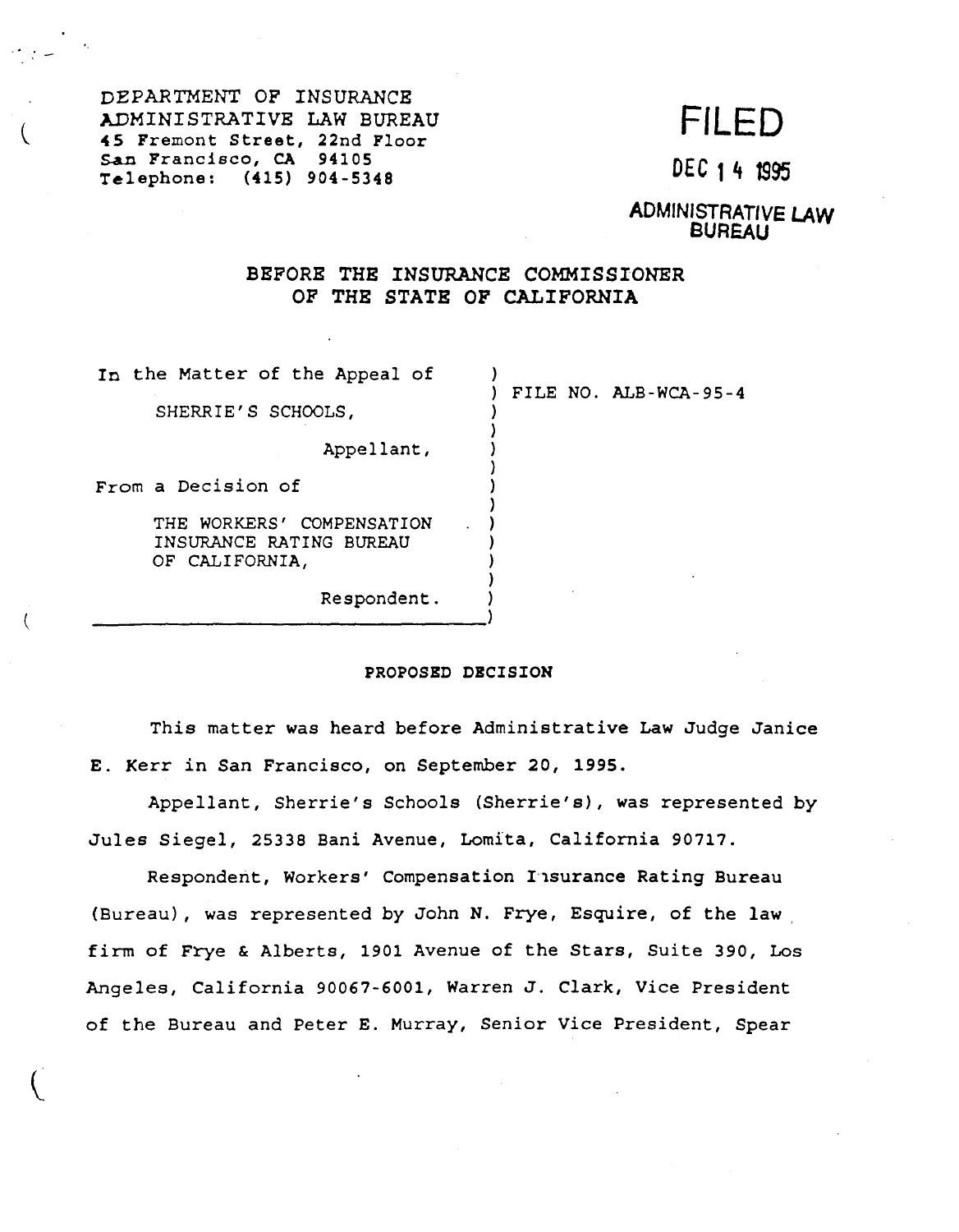Street Tower, Suite 50, One Market Plaza, San Francisco, California 94105.

The basic facts in this matter are not in dispute. Sherrie's disagrees with the valuation of a claim by its previous  $\cdot$ insurer, Aetna Casualty & Surety Company **(Aetna).** Sherrie's does not believe that Aetna diligently protected Sherrie's interests in the handling of a claim by an employee of Sherrie's. According to Sherrie's, the claim was noncompensable. Nevertheless, when Aetna reported the claim to the Bureau Sherrie's experience modification was adjusted to reflect the claim. Sherrie's believes that if the claim had been handled appropriately by Aetna its experience modification would not have been adjusted. Therefore, Sherrie's argues that the claim should be eliminated from the experience modification calculation.

Sherrie's disputed the use of the claim with Aetna in July 1993 and Aetna forwarded the complaint on to the Bureau. The Bureau responded that more information was needed. Apparently, Aetna responded directly to Sherrie's rather than the Bureau. In January 1994, State Fund requested that the appeal be placed on the classification and Rating Committee (C & R) agenda.<sup>1</sup>

Meanwhile, on June 22, 1994 Sherrie's filed a small claims action against Aetna and the Bureau seeking \$5,000 in damages resulting from the improper reporting of the claim and incorrect

2

<sup>1</sup>Aetna had also made some "payment allocation errors" and submitted a revised report to the Bureau resulting in a revision of the experience modification. This correction is not a issue here.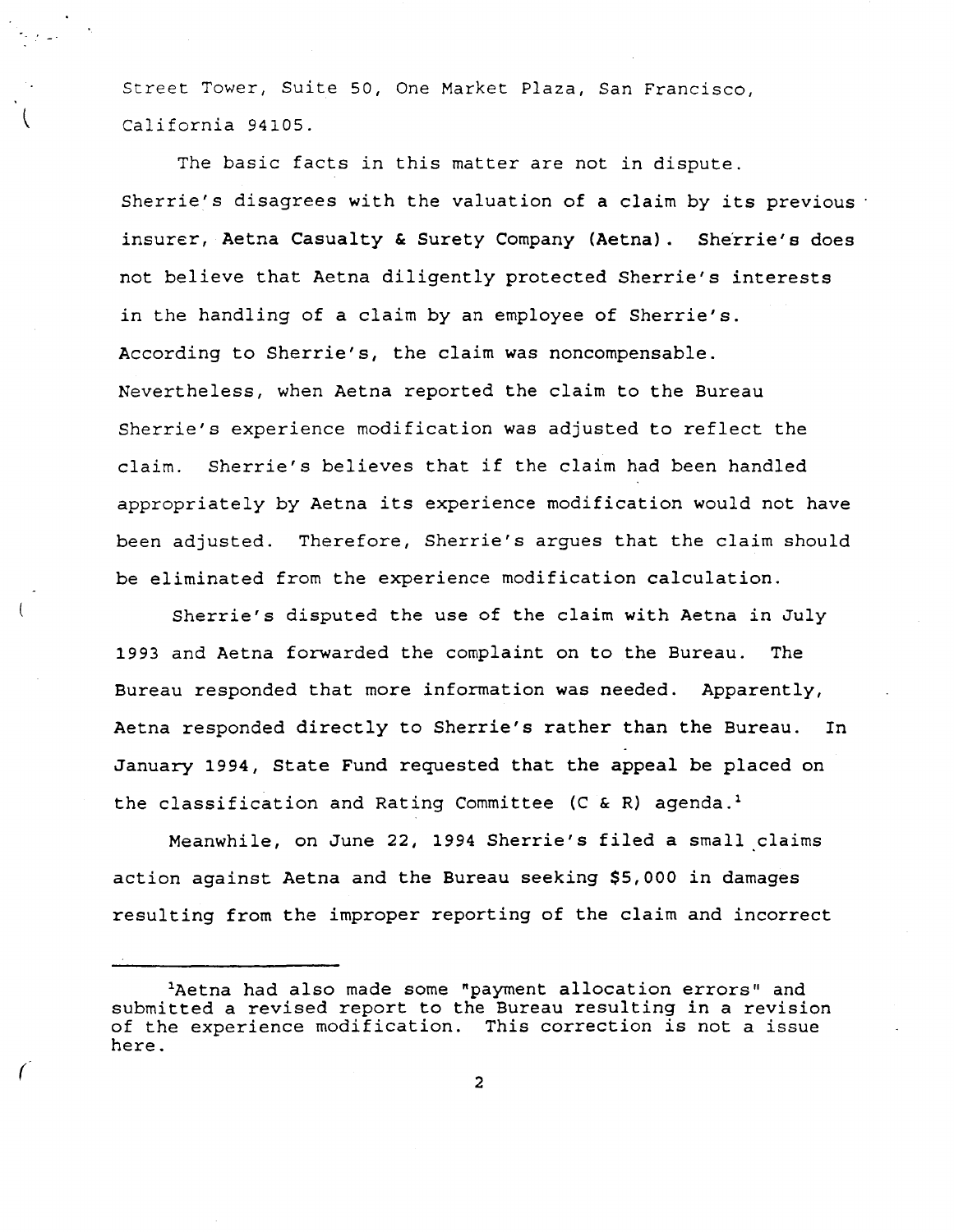experience rating. The Judge indicated orally at the August 23, 1994 proceeding that the Court had no jurisdiction over the Bureau and ordered Aetna to pay Sherrie's \$3,120 plus \$119 in costs.

The C & R hearing was ultimately held on August 13, 1994. At the hearing, Sherrie's laid out its case and also confirmed that the \$3,120 awarded by the Small Claims Court "represented the adverse effect that the inclusion of the subject claim has had, and will have, on the calculations of the 1993, 1994 and 1995 experience modifications. Thus, Sherrie's was "made whole." (Docs 00014) The C & R voted unanimously to sustain the Bureau's position that the claim at issue must be used in the experience modification calculation.

Sherrie's now appeals to the Insurance Commissioner pursuant to California Insurance Code sec. 11753.1 which provides that a person aggrieved by a decision, action or omission to act of a rating organization may file a written complaint and request a hearing with the Insurance Commissioner.

#### Sherrie's Position

(

*(* 

The noncompensable claim, which was not diligently handled by Sherrie's' carrier, Aetna, should not be used in the calculation of Sherrie's experience modification.

#### Bureau Position

The C & R has no authority to revise the valuation of a claim or to determine whether a claim is compensable for experience modification purposes.

3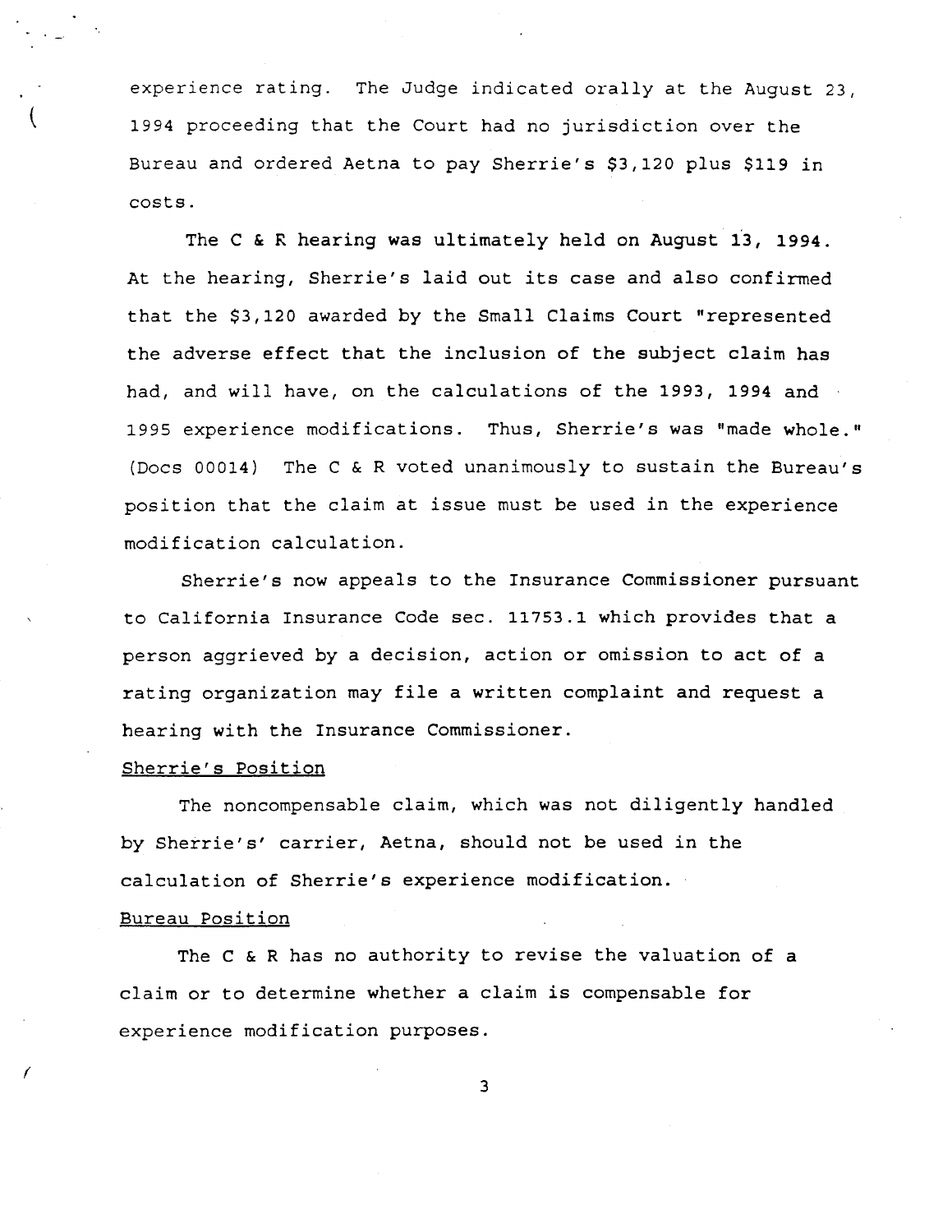### Discussion

 $\overline{\mathcal{L}}$ 

Prior to the hearing Sherrie's had sought to discover the facts surrounding the handling of its employee's claim, but said discovery was denied on the grounds that the Bureau has no authority by regulatior. or statute to resolve complaints about the handling of individual claims. At the hearing, Sherrie's reiterated its basic contention that Aetna acted in bad faith on a fraudulent claim and that the Bureau denied Sherrie's due process by reflecting the bad faith claim in Sherrie's experience modification.

As noted in the Bureau's letter brief Section IV of the "California Experience Rating Plan" provides how the Bureau should calculate an employer's experience rating. The data to be used is the individual risk experience data reported by the carrier and the data shall be tabulated and exhibited. Further, "no loss shall be excluded" ... on the ground the employer was not morally responsible for the accident .... " And, finally, values shall not be revised for an error in judgment (Plan, General Rules, Section IV, Rules 1, 2, 4, 6 and 7). Thus, the Bureau merely receives information and makes calculations. It does not pass judgment on the actions taken.

We agree with the Bureau that this appeal is not the proper proceeding to consider an employer policyholder's complaint that an employees claim has been inappropriately handled. Further, because the Bureau's charge does not extend to evaluating the merits of claims, it also has no authority to override the

*(* 4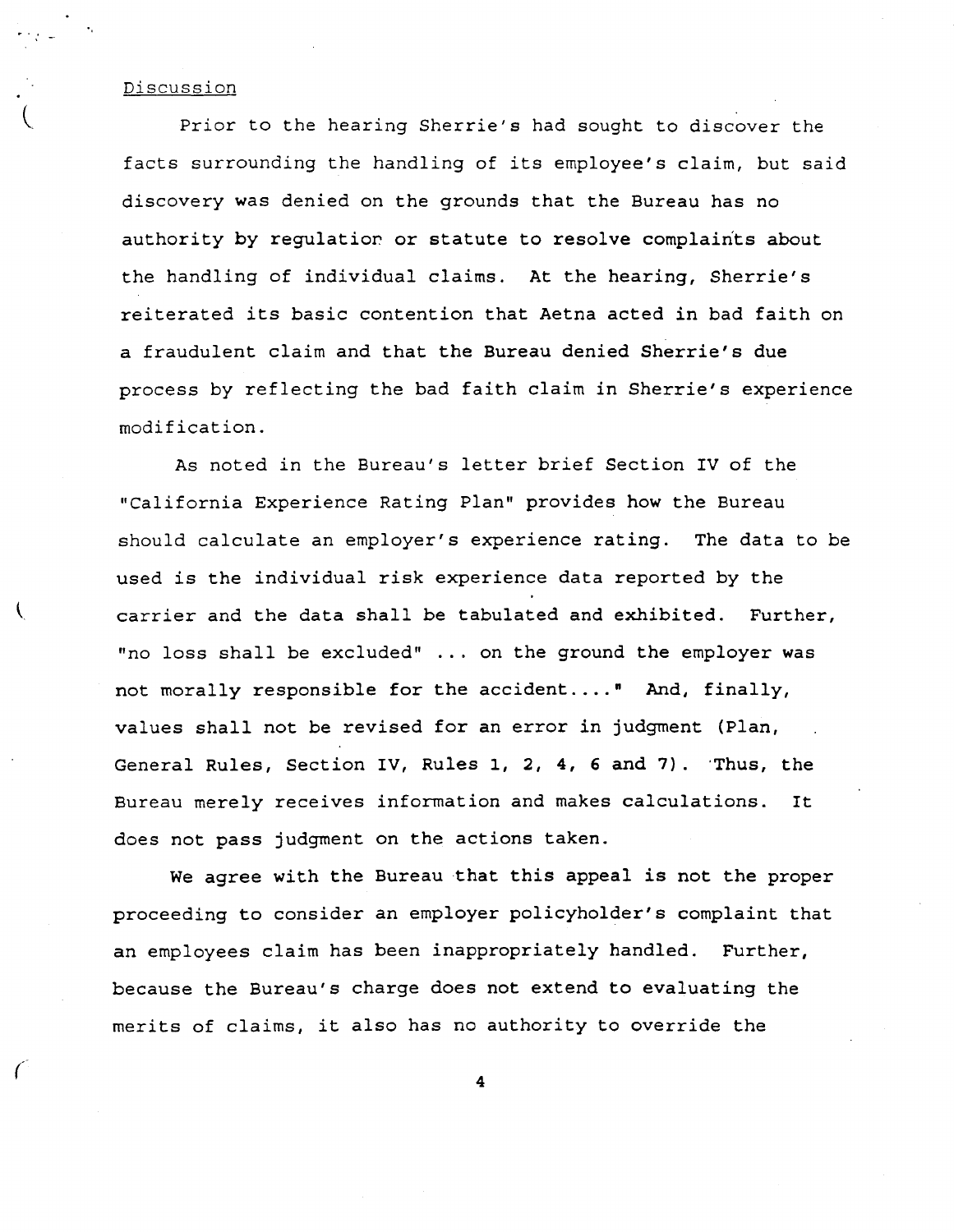insurer's information on same in calculating a policyholder's experience modification.<sup>2</sup>

Sherrie's further suggests that, because the Bureau's members are insurance companies, policyholder employers cannot receive fair treatment from the Bureau. While Sherrie's concerns are understandable, given the makeup of the Bureau, we find nothing on this record to suggest that the Bureau has been unfair in addressing Sherrie's concerns. The treatment of Sherrie's' complaint was consistent with Bureau rules and historical practice.

The final issue at this hearing was raised by the Bureau. Peter Murray, who appeared as a management representative for the Bureau, noted that, in preparing for the hearing, it appeared to him that the claim at issue might be a post-termination claim which falls within the parameters of Ruling No. 282. A Bureau staff member had pursued the issue earlier with Aetna but was advised the claim was not post-termination. Mr. Murray stated he would follow up with Aetna and inform the Court. By letter dated November 15, 1995, Mr. Murray advised that after pursuing the matter one more time with Aetna, the carrier agreed that, indeed, the claim at issue is a post-termination claim which meets the parameters of Ruling No. 282. Therefore, Sherrie's experience modification has been reduced from 101% to 97% and Sherrie's and

'

5

<sup>2</sup>The fact that Sherrie's was "made whole" in its small claims action against Aetna indicates that Sherrie's is not without relief.